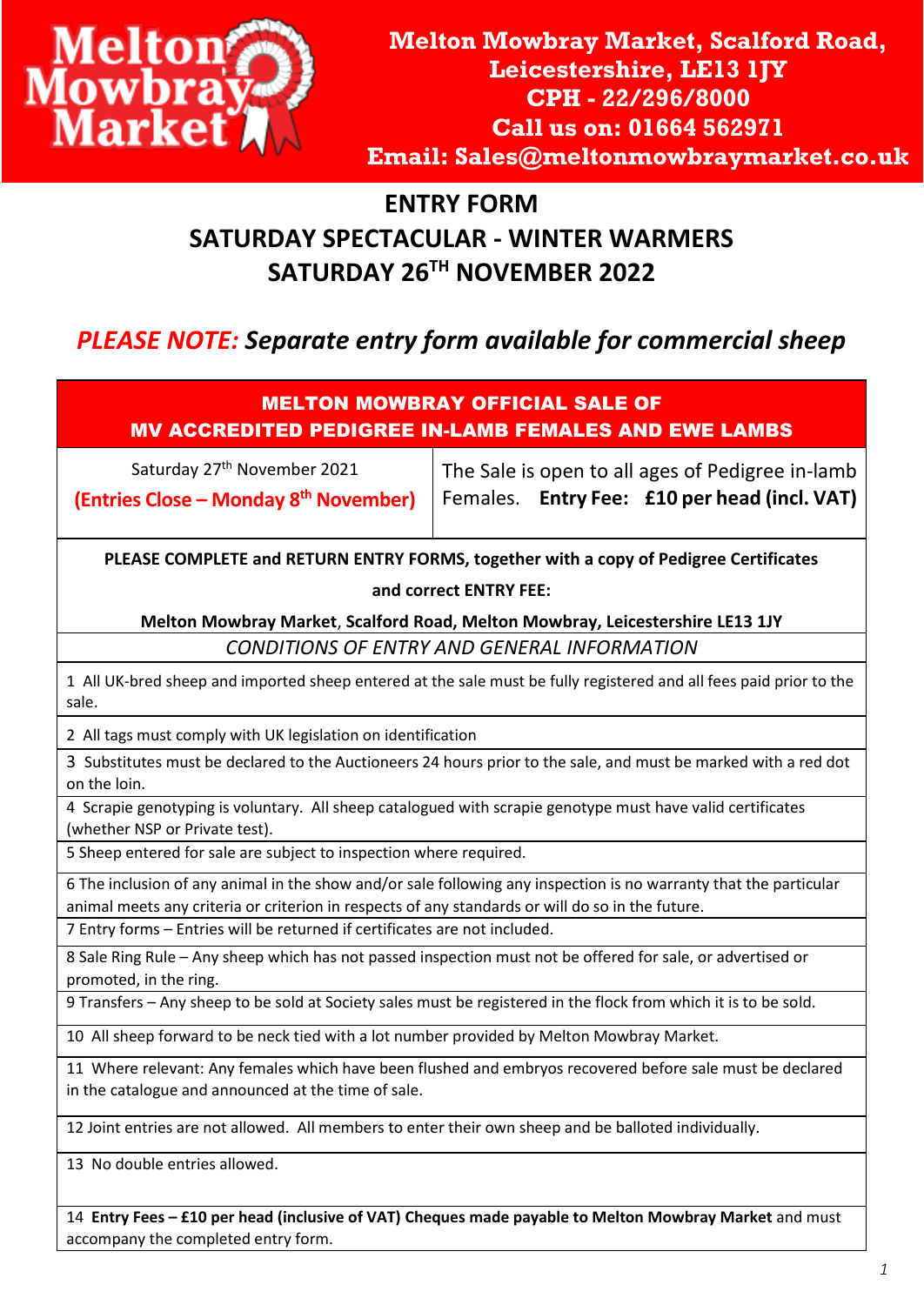| <b>Vendors Name</b>                                                                                                                              | <b>Flock Name</b>                                                                                                                                                                                                                                                  |  |  |  |  |  |  |  |
|--------------------------------------------------------------------------------------------------------------------------------------------------|--------------------------------------------------------------------------------------------------------------------------------------------------------------------------------------------------------------------------------------------------------------------|--|--|--|--|--|--|--|
| Address                                                                                                                                          | <b>Flock Code</b>                                                                                                                                                                                                                                                  |  |  |  |  |  |  |  |
|                                                                                                                                                  | Ministry Flock Number                                                                                                                                                                                                                                              |  |  |  |  |  |  |  |
| Postcode                                                                                                                                         | Telephone No.                                                                                                                                                                                                                                                      |  |  |  |  |  |  |  |
|                                                                                                                                                  |                                                                                                                                                                                                                                                                    |  |  |  |  |  |  |  |
| <b>Declaration</b>                                                                                                                               |                                                                                                                                                                                                                                                                    |  |  |  |  |  |  |  |
|                                                                                                                                                  |                                                                                                                                                                                                                                                                    |  |  |  |  |  |  |  |
|                                                                                                                                                  | being the Owner or Authorised Agent for                                                                                                                                                                                                                            |  |  |  |  |  |  |  |
| Flock agree to abide by the relevant Society regulations and<br>the<br>Bye-Laws and consent to Print my name and address in the sales catalogue. |                                                                                                                                                                                                                                                                    |  |  |  |  |  |  |  |
|                                                                                                                                                  |                                                                                                                                                                                                                                                                    |  |  |  |  |  |  |  |
|                                                                                                                                                  |                                                                                                                                                                                                                                                                    |  |  |  |  |  |  |  |
| <b>Entries:</b>                                                                                                                                  | MV ACCREDITED (YES / NO)                                                                                                                                                                                                                                           |  |  |  |  |  |  |  |
| <b>Aged Ewes</b>                                                                                                                                 |                                                                                                                                                                                                                                                                    |  |  |  |  |  |  |  |
| Shearling Ewes                                                                                                                                   | <b>SCRAPIE MONITORED (YES / NO)</b>                                                                                                                                                                                                                                |  |  |  |  |  |  |  |
| Ewe Lambs                                                                                                                                        | Please bring a copy of MV certificates on the day                                                                                                                                                                                                                  |  |  |  |  |  |  |  |
| Total:                                                                                                                                           | $\Box$ @ £10 per Head (£8.33+VAT)<br>$f$ and $f$ and $f$ and $f$ and $f$ and $f$ and $f$ and $f$ and $f$ and $f$ and $f$ and $f$ and $f$ and $f$ and $f$ and $f$ and $f$ and $f$ and $f$ and $f$ and $f$ and $f$ and $f$ and $f$ and $f$ and $f$ and $f$ and $f$ a |  |  |  |  |  |  |  |

# **FEMALES**

**ENTER THE REGISTRATION OF THE SHEEP ONLY, e.g. ABC.E1234, LIST IN ORDER OF SALE. PLEASE - DON'T FORGET TO ENCLOSE THE PEDIGREE CERTIFICATE!**

| Office<br>Use | <b>BREED:</b> |                  |  |  | NOTES, COMMENTS, SERVICE DETAILS |
|---------------|---------------|------------------|--|--|----------------------------------|
| Lot No.       |               | <b>AGED EWES</b> |  |  |                                  |
|               |               |                  |  |  |                                  |
|               |               |                  |  |  |                                  |
|               |               |                  |  |  |                                  |
|               |               |                  |  |  |                                  |
|               |               |                  |  |  |                                  |
|               |               |                  |  |  |                                  |
|               |               |                  |  |  |                                  |
|               |               |                  |  |  |                                  |
|               |               |                  |  |  |                                  |
|               |               |                  |  |  |                                  |
|               |               |                  |  |  |                                  |
|               |               |                  |  |  |                                  |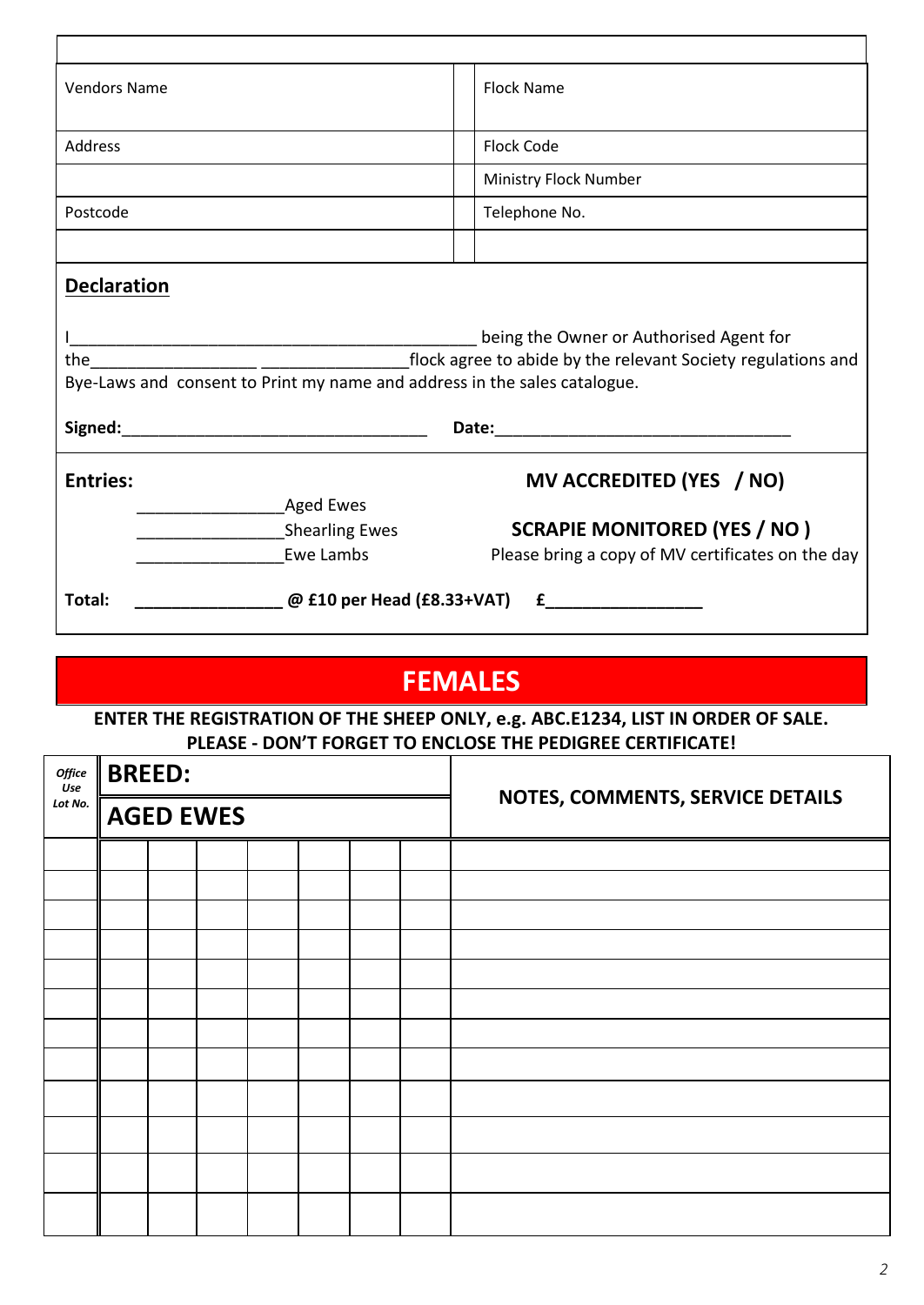| Office<br>Use | <b>BREED:</b> |                       |  |  |                                  |
|---------------|---------------|-----------------------|--|--|----------------------------------|
| Lot No.       |               | <b>SHEARLING EWES</b> |  |  | NOTES, COMMENTS, SERVICE DETAILS |
|               |               |                       |  |  |                                  |
|               |               |                       |  |  |                                  |
|               |               |                       |  |  |                                  |
|               |               |                       |  |  |                                  |
|               |               |                       |  |  |                                  |
|               |               |                       |  |  |                                  |
|               |               |                       |  |  |                                  |
|               |               |                       |  |  |                                  |
|               |               |                       |  |  |                                  |
|               |               |                       |  |  |                                  |
|               |               |                       |  |  |                                  |
|               |               |                       |  |  |                                  |
|               |               |                       |  |  |                                  |

| Office<br>Use | <b>BREED:</b>    |  |  |                           |
|---------------|------------------|--|--|---------------------------|
| Lot No.       | <b>EWE LAMBS</b> |  |  | <b>NOTES AND COMMENTS</b> |
|               |                  |  |  |                           |
|               |                  |  |  |                           |
|               |                  |  |  |                           |
|               |                  |  |  |                           |
|               |                  |  |  |                           |
|               |                  |  |  |                           |
|               |                  |  |  |                           |
|               |                  |  |  |                           |
|               |                  |  |  |                           |
|               |                  |  |  |                           |
|               |                  |  |  |                           |
|               |                  |  |  |                           |
|               |                  |  |  |                           |